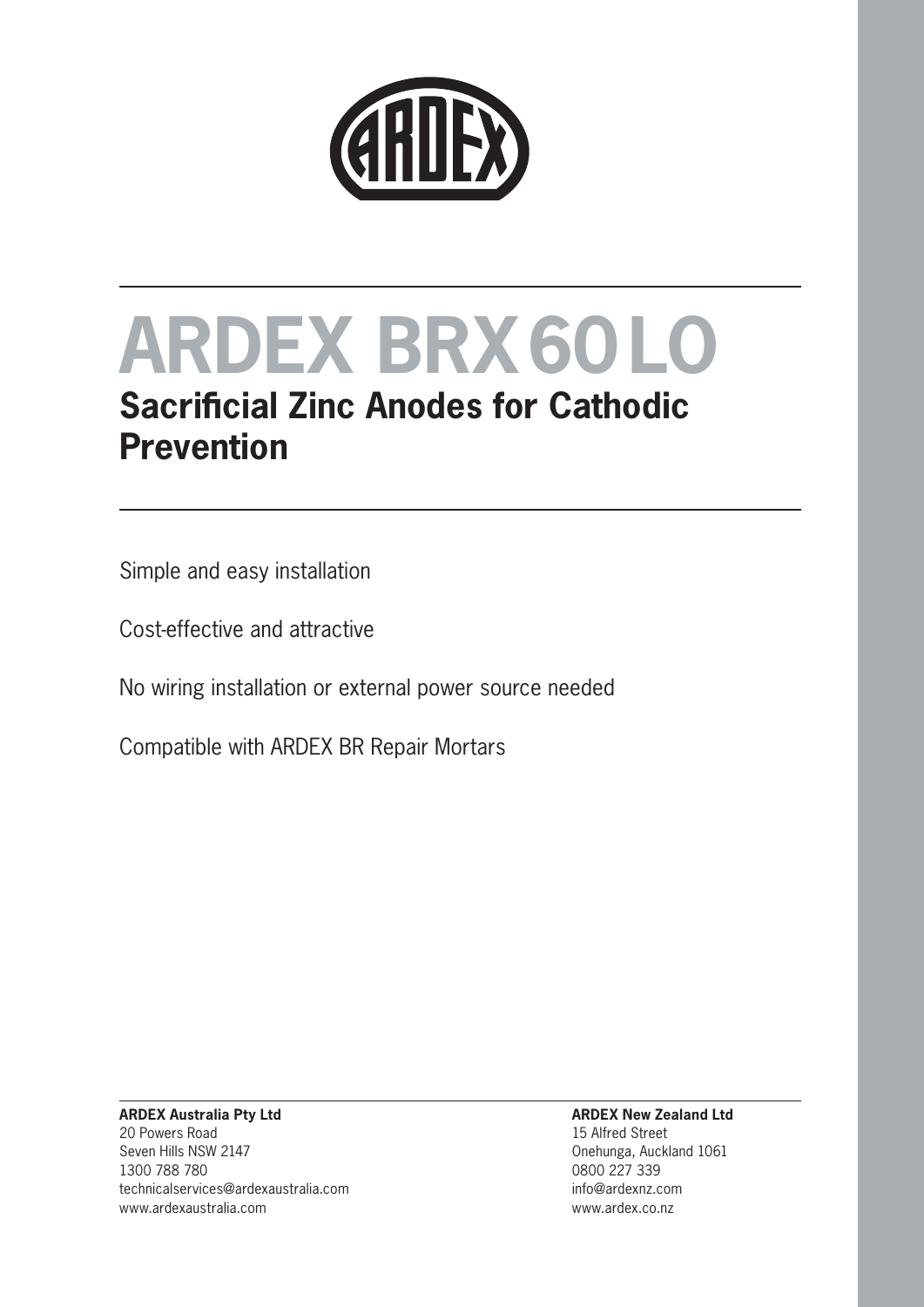### **Sacrificial Zinc Anodes for Cathodic Prevention**

#### **DESCRIPTION**

ARDEX BRX 60 LO Low Output Anodes are for use within concrete where repairs due to reinforcement corrosion are required. The anodes provide cathodic prevention to incipient anodes (halo effect) or corrosion control to limit corrosion rates of corroding bars embedded in original concrete. It is the recommended system for use in conjunction with the ARDEX BR Repair Mortar Range, specifically ARDEX BR 340 and ARDEX BR 460 Flow for ultimate corrosion prevention.

The core of the ARDEX BRX 60 LO Anode is a 60gm sheet of zinc coated with a patented activation paste. The paste is based on keeping the zinc active in the pH range just below neutral. The zinc-paste reaction produces non-expansive reaction products that do not block the cells effectiveness. The zinc sheet is rolled and flattened to a multilayer strip sandwiching a galvanized steel strip used to connect the anode to the steel. The zinc strip is cast in a high performance grout that provides resistive current control.

The ARDEX BRX 60 LO Anode is 125 x 50 x 25mm and is fully compatible with ARDEX BR Repair Mortars.

#### **AREAS OF APPLICATION**

ARDEX 60 LO can be applied to:

- Columns, beams and slabs
- Balconies
- Precast and in-situ cast façades
- Pipes
- Foundations
- Wharf beams & soffits
- Car parks
- Retaining walls
- Tunnel linings

#### **BENEFITS**

Compared to impressed current systems:

- No complex design
- No wiring installation or external power source needed
- No regular checking and adjustment of current supply
- Simple and easy installation
- Cost-effective and attractive
- No risk to prestressing from over protection

Compared to Lithium Hydroxide Anodes:

- Zinc corrosion products are non-expansive
- Weak porous mortar surround not required
- Zinc corrosion products do not block anode
- Anode current output by activator design

#### **APPLICATION AREAS**

When an anode is connected to a reinforcing grid, it throws current to all the steel around it that it is electrically connected to, not just the bars that need protection. All this steel drawing current will deplete the anode and reduce its life. In order to conserve the anodes, exposed steel should be coated with ARDEX BR 10 SP Zinc-rich Primer. This insulates the steel so that current will not flow to it, and the anode will only protect the reinforcement that has not been coated. This affects mainly steel outside of the patch but may also be at holes in the coating. Steel outside of the patch might be in two different states. It may have been protected from corrosion by the more active reinforcement in the patch areas. This un-corroded steel is treated as corrosion prevention. Only a small polarisation is required to achieve protection. If, however, this steel has started to corrode, but has not caused damage (determined by breakout at a few locations), then anode design should be based on corrosion control.

The table below shows the application rate required for corrosion control and cathodic prevention depending on the amount of steel to be protected.

| Polarise<br>$\mathbf{S}$  |  | <b>Steel</b><br><b>Ratio</b> | <b>Prevention</b>                | <b>Control</b>                   |
|---------------------------|--|------------------------------|----------------------------------|----------------------------------|
|                           |  |                              | <b>ARDFX</b><br><b>BRX 60 LO</b> | <b>ARDFX</b><br><b>BRX 60 LO</b> |
|                           |  | < 0.3                        | 750 (600)                        | 450 (375)                        |
| Area                      |  | $0.3 - 0.6$                  | 600 (500)                        | 400 (325)                        |
| <b>Steel</b><br>ncreasing |  | $0.6 - 0.9$                  | 500 (400)                        | 350 (275)                        |
|                           |  | $0.9 - 1.2$                  | 450 (350)                        | 300 (225)                        |
|                           |  | $1.2 - 1.5$                  | 400 (250)                        | 275 (200)                        |
|                           |  | $1.5 - 1.8$                  | 350 (200)                        | 250 (175)                        |
|                           |  | $1.8 - 2.1$                  | 300 (175)                        | 225 (150)                        |

#### **Increasing Polarisation**

#### **INSTALLATION**

The installation procedure includes the following steps:

- 1. Check accessibility of the construction and take precautions if necessary
- 2. Prepare the concrete surface
- 3. Locate the reinforcement
- 4. Check electric continuity of the reinforcement
- 5. If required, perform additional potential mapping of the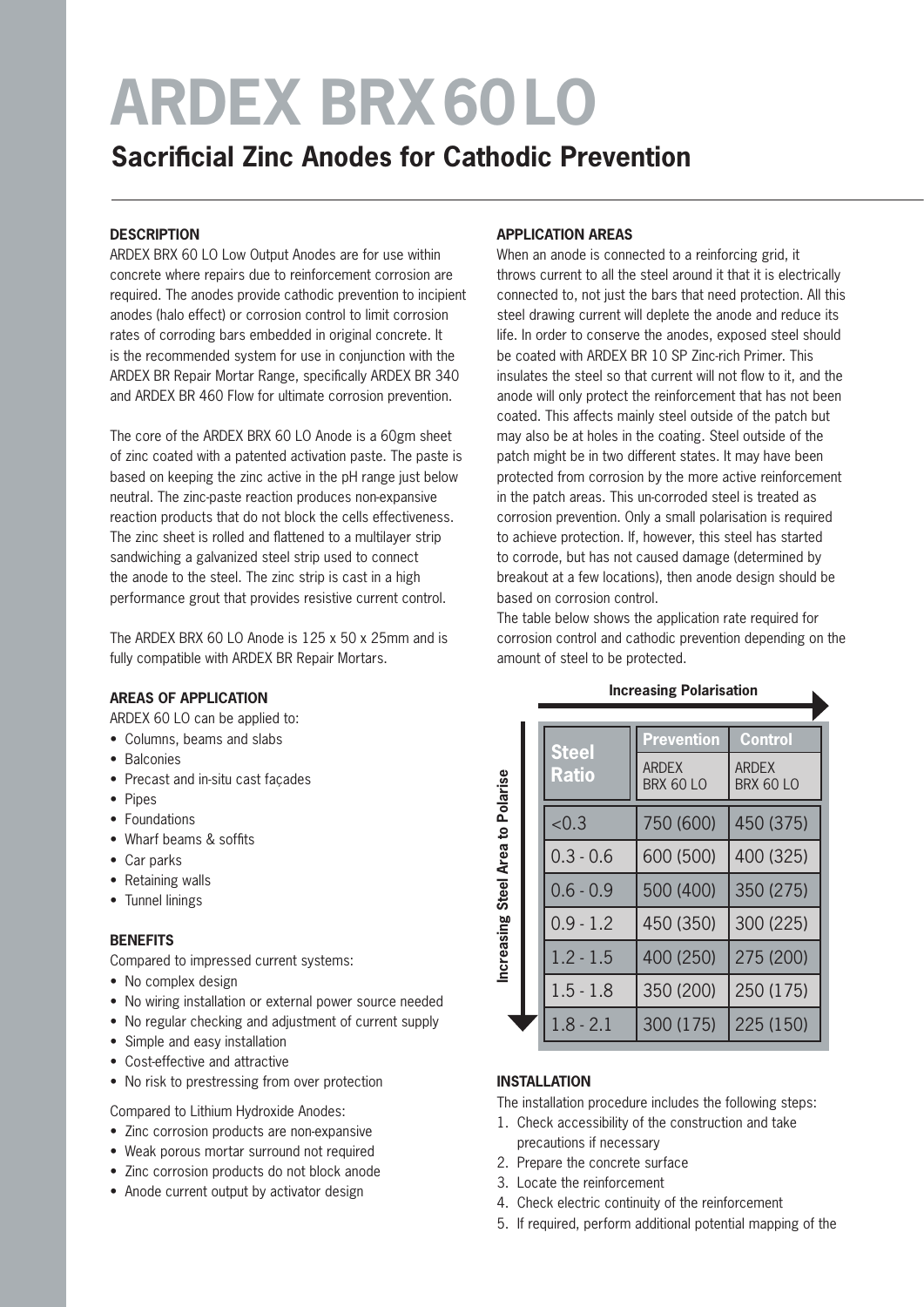### **Sacrificial Zinc Anodes for Cathodic Prevention**

 reinforcement to indicate the degree and extent of expected corrosion

- 6. Install the ARDEX BRX 60 LO Anode
- 7. Make electric connections of the reinforcement with the anode
- 8. Check electric connections with a resistance meter
- 9. Patch the concrete

#### **Prepare the concrete surface**

Prior to installing the anodes, the concrete should be prepared in the following manner (refer to respective, compatible ARDEX Repair Mortar Technical Datasheet):

- 1. Remove all deteriorated concrete, dirt, oil, grease, and all bond-inhibiting materials from surface. Ensure that the repair area is not less than 5cm in depth.
- 2. In case the depth of the repair area is less than 5cm and cannot be enlarged for proper anode installation, please contact ARDEX Technical Services.
- 3. Preparation work should be done by high pressure water blast scabbler, or other appropriate mechanical means to obtain an exposed aggregate surface with a minimum surface profile of 2mm for proper mortar adhesion.
- 4. Reinforcing Steel: Steel reinforcement should be thoroughly prepared by mechanical cleaning to remove all traces of rust. Where corrosion has occurred due to the presence of chlorides, the steel should be high pressure washed with clean water after mechanical cleaning.

#### **Locate the reinforcement if necessary**

The best and most convenient way to locating the reinforcement is by using a rebar locator (cover-meter or GPR).

#### **Check electric continuity of the reinforcement**

After making the right mechanical connection, check the electric continuity of the reinforcement using a digital multimeter. Contact is obtained by using so called alligator clips. Switch the central knob of the multimeter to the resistance position (W) and measure the resistance. Thecriterion for continuity is less than 1 Ohm (DC-) resistance.

#### **If required, perform additional potential mapping of the reinforcement to indicate the degree and extend of expected corrosion.**

If the areas of corroding bar that have not yet spalled needs to be identified electrical potential mapping of all concrete elements involved should be considered. Options for corrosively active areas include coating to prevent further contaminant ingress with an acceptance that some areas will still corrode and cause cracking and spalling or embedment of ARDEX BRX 60 LO Low Output Anodes to slow the corrosion rate. ARDEX can advise on other treatments that may be requried.

#### **Install the ARDEX BRX 60 LO Anode**

When the area is prepared and clean, find appropriated locations close to the bars with an anode distribution described in the table. Anodes should be located close to the edges of the repair for incipient anodes and midway between bars to be protected for corrosion control.

Place and fasten the anodes securely on the steel bars so electrical contact will not be lost during the repair mortar application or concrete casting. Build the patch repair in such a way that the anode surface is fully in contact with the patch repair material. Be aware of enough spacing between the anode and the existing concrete. In that way the repair mortar or concrete can easily force its way around the anode and create good adhesion with the paste for sound electrolytic continuity between the anode and the concrete structure.

#### **Make electric connections of the reinforcement with the anode**

Metallic or galvanized tire wraps, cable wires or hose clamps or tac welding can be used to connect the anode's current distributor on the rebar for secure and durable electric connection.

#### **Check electric connections with a resistance meter**

Each electric connection of the anode with the rebar is checked in a similar way as described in step no. 4. Instead of making the contact with alligator clips directly on the connections, it could be checked by making contact directly with the current distributor bar of the anode and the reinforcement.

#### **Patch the concrete**

Finish the application by patching the concrete with a suitable ARDEX Repair Mortar (see respective Technical Datasheet for installation). Before applying the mortar, saturate the surface with clean water. Substrate should be saturated but surface dry (SSD) with no standing water. Be aware that the mortar will make good contact with the anode's paste all the way around and between the anode and the rebar.

#### **REPAIR SYSTEM**

The typical system is that associated with cathodic prevention. In this system, the loose and fragmented concrete is removed and the area broken open to remove contaminated concrete around and along the reinforcement where corrosion is occurring. The reinforcement is then fully encapsulated with a coating of ARDEX BR 10 ZP Zinc-rich Primer to insulate the bar. The ARDEX BRX 60 LO Anodes are then inserted around the repair area to provide protection to the incipient anode areas.